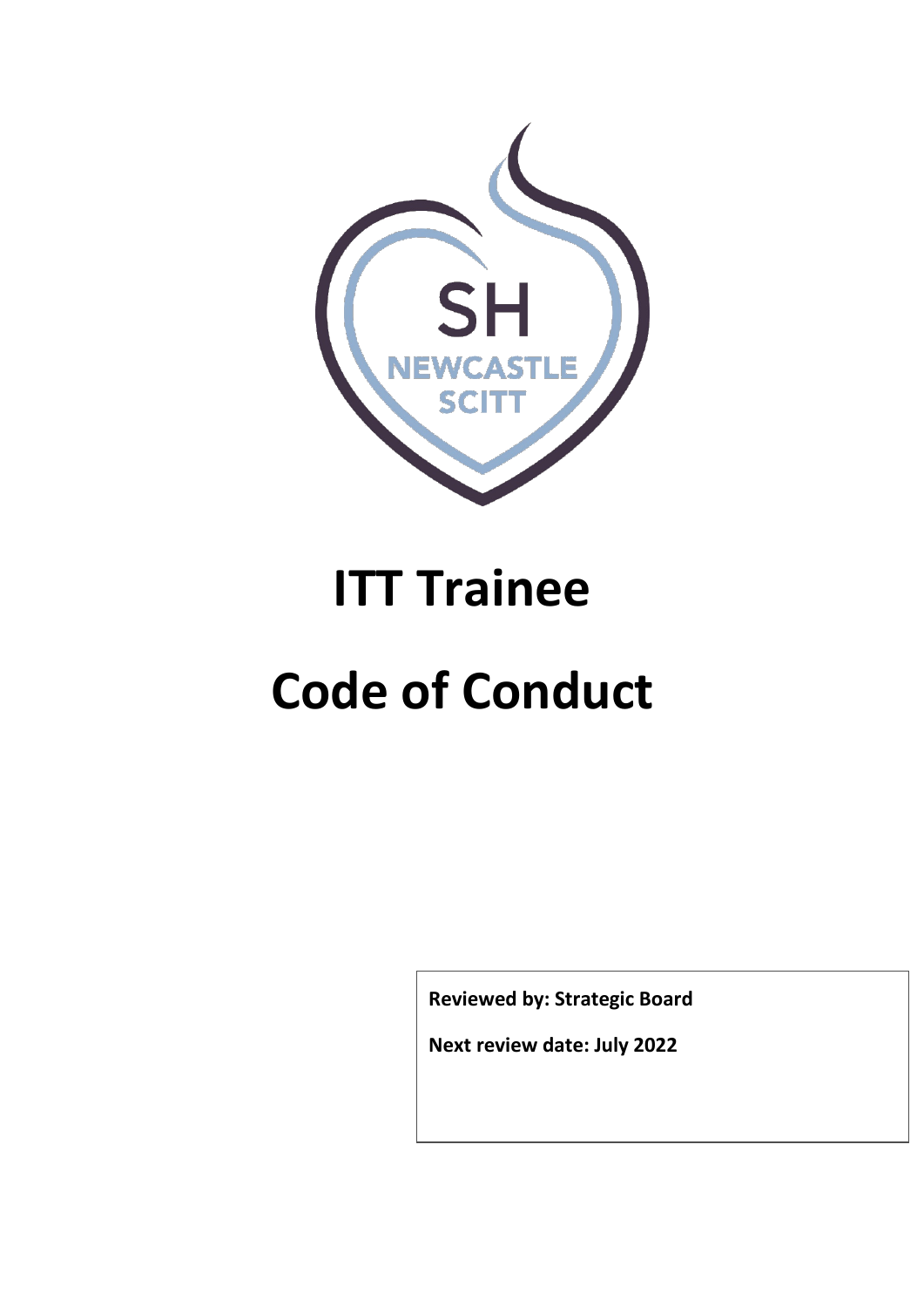# **Contents**

| $\mathbf{1}$   | Introduction                                                     | $1 - 2$   |
|----------------|------------------------------------------------------------------|-----------|
| $\overline{2}$ | <b>Expected Professional Standards</b>                           | $2 - 3$   |
| 3              | Confidentiality                                                  | 3         |
| 4              | Propriety, Behaviour and Appearance                              | $4 - 5$   |
| 5              | Sexual Contact with Children and Young People and Abuse of Trust | 5         |
| 6              | <b>Infatuations and Crushes</b>                                  | 6         |
| 7              | Gifts, Rewards, Favouritism and Exclusion                        | 6         |
| 8              | Social Contact and Social Networking                             | $7 - 8$   |
| 9              | Physical Contact, Personal Privacy and Personal Care             | $8 - 9$   |
| 10             | Behaviour Management and Physical Intervention                   | 10        |
| 11             | <b>First Aid and Medication</b>                                  | 10        |
| 12             | One to One Situations and Meetings with Pupils                   | 11        |
| 13             | <b>Transporting Pupils</b>                                       | 12        |
| 14             | <b>Educational Visits and School Clubs</b>                       | 12        |
| 15             | Curriculum                                                       | $12 - 13$ |
| 16             | Photography, Videos and other Creative Arts                      | $13 - 14$ |
| 17             | Unacceptable Use of ICT Facilities and Monitoring                | 14-15     |
| 18             | Reporting Concerns and Recording Incidents                       | $15 - 16$ |
| 19             | Monitoring and Review                                            | 16        |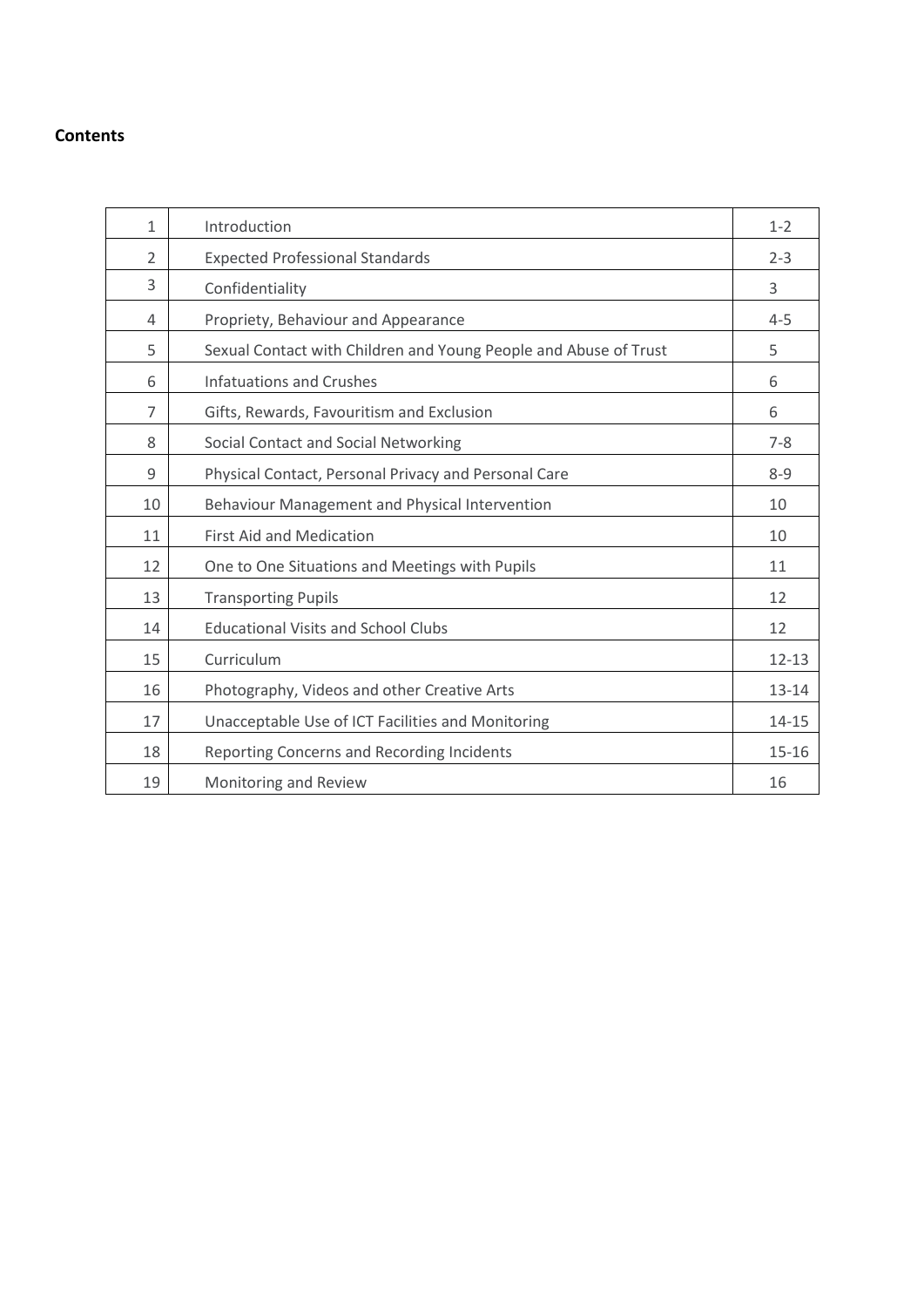#### **1. Introduction**

- 1.1. This Code of Conduct ('the Code') sets out the professional standards expected and the duty upon adults to abide by it. All adults have a duty to keep pupils safe, promote their welfare and to protect them from radicalisation (the Prevent Duty), abuse (sexual, physical and emotional), neglect and safeguarding concerns. This duty is, in part, exercised through the development of respectful, caring and professional relationships between adults and pupils and behaviour by adultsthat demonstratesintegrity, maturity and good judgement. Following this Code will help to safeguard adults from being maliciously, falsely or mistakenly suspected or accused of misconduct.
- 1.2. For the purposes of this Code the term and references to 'adult' means the following: governing body and Trust members, all teaching and other staff (whether or not paid or unpaid, employed or self-employed and whether or not employed directly by the Academy), external contractors providing services to pupils on behalf of the Academy, **teacher trainees** and other trainees/apprentices, volunteers and any other individuals who work for or provide services on behalf of or for the Academy to include, but not limited to, all those detailed in the single central record. For the purposes of this Code 'young person/people', 'pupils' and 'child/ren' includes all those forwhom the Academy provides education or other services.
- 1.3. This Code takes account of the most recent versions of the following guidance (statutory and non-statutory);
	- 'Keeping Children Safe in Education' Department of Education ('DfE') (statutory),
	- Working together to safeguard children', HM Government (statutory)
	- 'Guidance for safer working practice for those working with children and young people in education settings' (non-statutory).

This Code cannot provide an exhaustive list of what is, or is not, appropriate behaviour for adults. However, it does highlight behaviour that is illegal, inappropriate or inadvisable in relation to the required professional standards. There will be occasions and circumstances in which adults have to make decisions or take action in the best interests of the pupil where no specific guidance has been given. Adults are expected to make responsible and informed judgements about their own behaviour in order to secure the best interests and welfare of the pupils.

1.4. Any behaviour in breach of this Code by trainees may result in action under our Disciplinary Procedure. Such behaviour may constitute gross misconduct and, as such, may result in summary dismissal. The SCITT Strategic Board (and Academy) will take a strict approach to serious breaches of this Code.

#### **1.5. Whole School Policies for Safeguarding (Incorporating Child Protection)**

Adults have a duty to act in accordance with the relevant school's policy for Safeguarding, incorporating Child Protection. The relevant policy is available on each of the school websites and will be updated annually. Adults have a duty to report any safeguarding, child protection, welfare or radicalisation concerns about a pupil to the appropriate Designated Safeguarding Lead.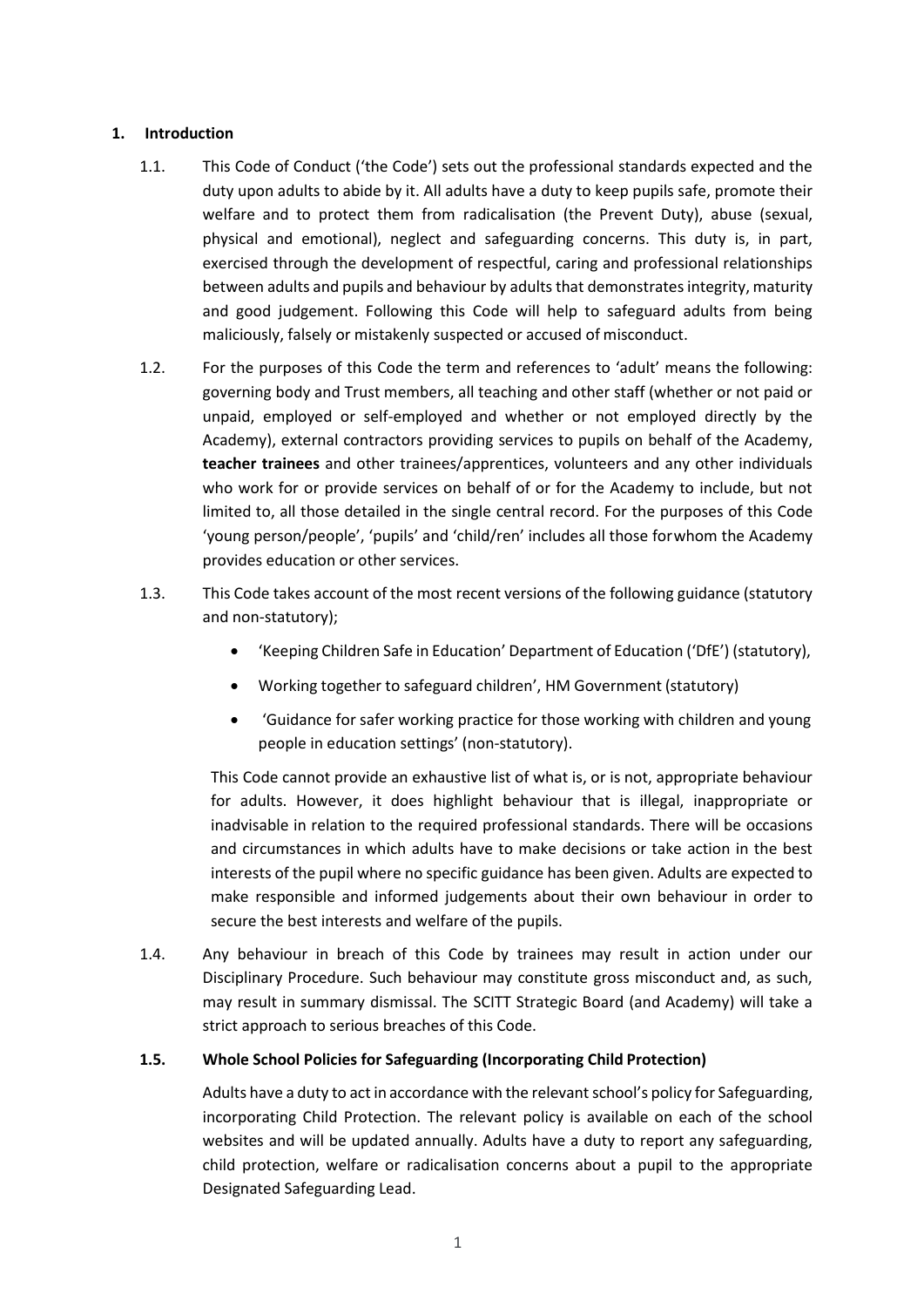#### **1.6. Whistleblowing**

Adults must raise concerns they have about the safeguarding or child protection practices by following the Whistleblowing Policy, which is available from the Sacred Heart Partnerships Trust's website. An adult who "whistle blows" or makes a public interest disclosure will have the protection of the relevant legislation. This procedure can be accessed within the relevant school's policy for Safeguarding, incorporating Child Protection. These policies are available on the school websites.

#### **1.7. Familial Relationships**

It is understood that some adults within the Trust have their own children who attend their school. Such staff will inevitably have interactions with students and families on a personal basis and so may face potential points of conflict with this Code. Staff must exercise their professional judgement in this situation and, if in any doubt, they should seek advice from the relevant Headteacher.

# **2. Expected Professional Standards**

- 2.1. All adults as appropriate to the role and/or job description of the individual, must:
	- Place the well-being and learning of pupils atthe centre oftheir professional practice.
	- Have high expectations for all pupils, be committed to addressing underachievement, and work to help pupils progress, regardless of their background and personal circumstances.
	- Treat pupils fairly and with respect, take their knowledge, views, opinions and feelings seriously, and value diversity and individuality.
	- Model the characteristics they are trying to inspire in pupils, including enthusiasm for learning, a spirit of inquiry, honesty, tolerance, social responsibility, patience, and a genuine concern for other people.
	- Respond sensitively to the differences in the home backgrounds and circumstances of pupils, recognising the key role that parents and carers play in pupils'education.
	- Seek to work in partnership with parents and carers, respecting their views and promoting understanding and co-operation to support the young person's learning and well-being in and out of school.
	- Reflect on their own practice, develop their skills, knowledge and expertise, and adapt appropriately to learn with and from colleagues.
	- Ensure that the same professional standards are always applied regardless of culture, disability, gender, language, racial origin, religious belief and/or sexual identity.
- 2.2. Teachers (**inc. trainees**) are required to comply with the [Teachers' Standards,](https://www.gov.uk/government/uploads/system/uploads/attachment_data/file/301107/Teachers__Standards.pdf)  [September 1st 2012,](https://www.gov.uk/government/uploads/system/uploads/attachment_data/file/301107/Teachers__Standards.pdf) in particular Part 2 Personal and Professional Conduct.
- 2.3. All adults must be familiar with and act in accordance with the most recent versions of the following documents:
	- Part 1 of Keeping Children Safe in Education DfE (statutory)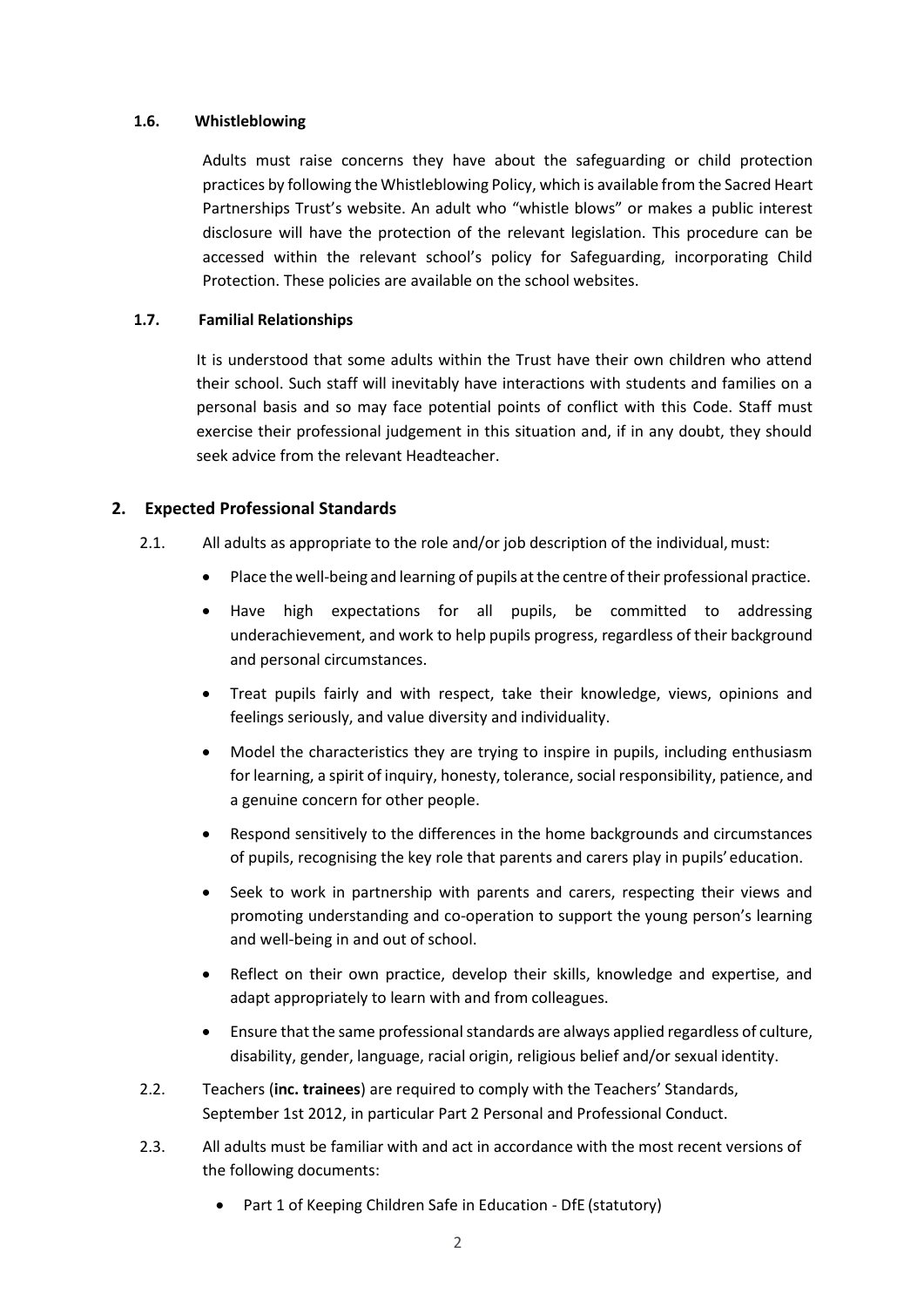- Working Together to Safeguard Children HM Government (statutory)
- Prevent Duty Guidance HM Government (statutory)
- 'The Prevent duty departmental advice for schools and childcare providers' -DfE
- 'Guidance for safer working practice for those working with children and young people in education settings' (non-statutory).
- 2.4. A trainee who knowingly fails to bring a matter of concern to the attention ofsenior management and/or the relevant agencies is likely to be subject to formal disciplinary action.

# **3. Confidentiality**

- 3.1. As data controllers, all schools are subject to the General Data Protection Regulation (GDPR) and Data Protection Act 2018 ("Data Protection Legislation"). In addition, teachers owe a common law duty of care to safeguard the welfare of their pupils. This duty is acknowledged in the provisions governing disclosure of information about pupils.
- 3.2. Adults may have access to confidential information about pupils in order to undertake their responsibilities. In some circumstances the information may be sensitive data and/or confidential. Confidential or personal information about a pupil or their family must never be disclosed to anyone other than on a need to know basis and advice should be sought prior to disclosure to ensure such disclosure is in accordance with the Data Protection Legislation, The Education (Pupil Information) Regulations 2005, and the Academy's Privacy Notice. In circumstances where the pupil's identity does not need to be disclosed the information should be used anonymously. Information must never be used to intimidate, humiliate, or embarrass the pupil. Information must never be used by anyone for their own or others advantage (including that of partners, friends, relatives or other organisations).
- 3.3. There are some circumstances in which an adult may be expected to share information about a pupil, for example when abuse is alleged or suspected. In such cases, adults have a duty to pass information on without delay to those with designated safeguarding responsibilities. See paragraph 18 below.
- 3.4. Confidential information about pupils must be held securely. Confidential information about pupils must not be held off the Academy's school sites other than on security protected school equipment. Information must only be stored for the length of time necessary to discharge the task for which it is required.
- 3.5. If a pupil or parent/carer makes a disclosure regarding abuse or neglect, the adult must follow the relevant school's procedures, which are available on the relevant school's website, and the guidance as set out in Keeping Children Safe in Education, DfE. Confidentiality must not be promised to the pupil or parent/carer however reassurance should be given that the information will be treated sensitively.
- 3.6. If an adult is in any doubt about the storage or sharing of information they must seek guidance from the Designated Safeguarding Lead. Any media or legal enquiries must be passed to senior management.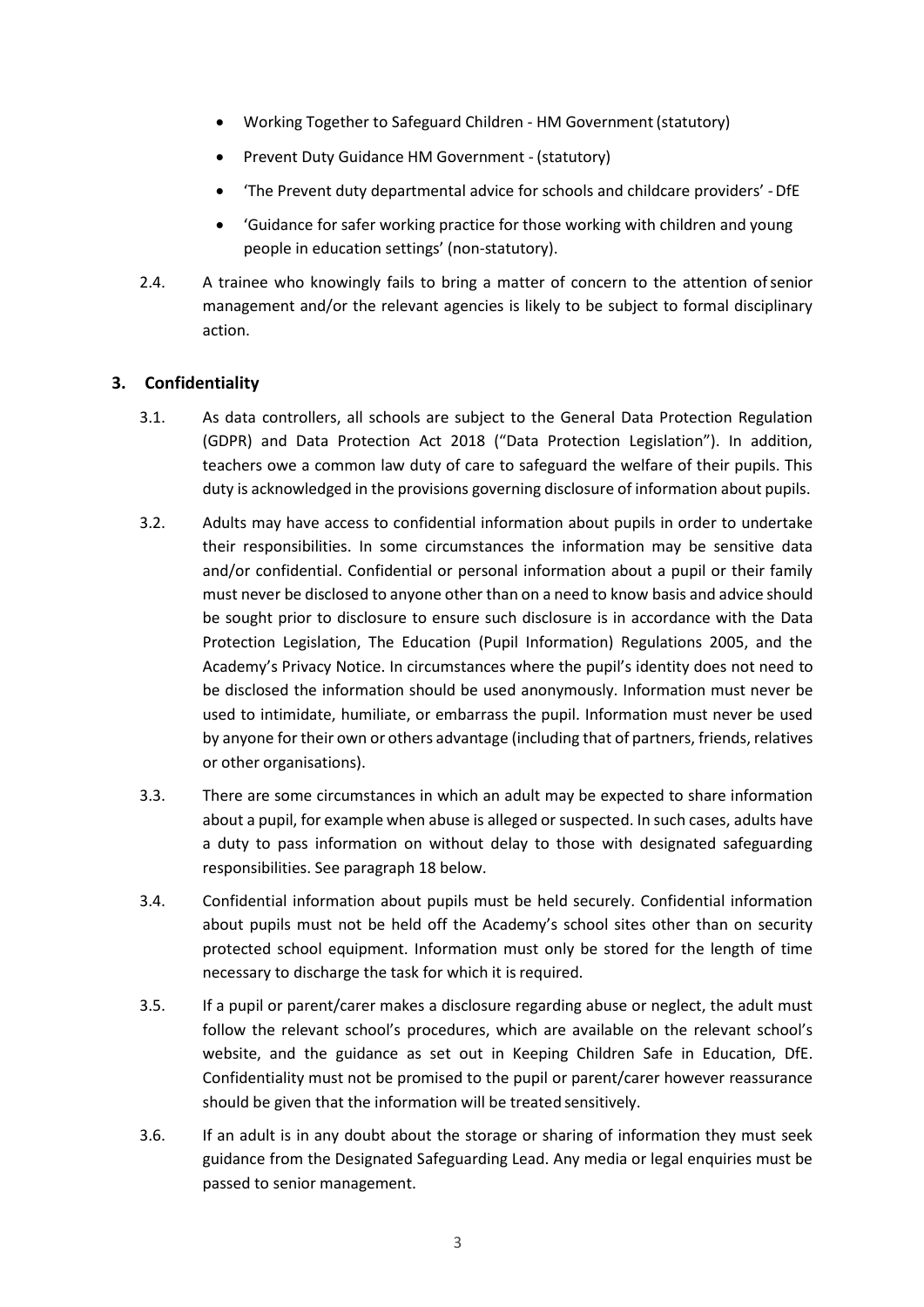#### **4. Propriety, Behaviour and Appearance**

- 4.1. All adults working with children have a responsibility to maintain public confidence in their ability to safeguard the welfare and best interests of pupils. They should adopt high standards of personal conduct in order to maintain the confidence and respect of their colleagues, pupils and the public in general. An adult's behaviour or actions, either in or out of the workplace, must not compromise their position within the work setting, or bring the Academy into disrepute. Non-exhaustive examples of unacceptable behaviour are contained in our disciplinary procedure.
- 4.2. Adults are required to notify the Academy immediately of any allegation/s of misconduct that are of a safeguarding nature made against them (or implicating them), by a child or adult in relation to any outside work or interest (whether paid or unpaid) and, of any arrest or criminal charge, whether child related or not. Where employees fail to do so, this will be treated as a serious breach of this Code and dealt with under our disciplinary procedure.
- 4.3. Individuals should not behave in a manner which would lead any reasonable person to question their suitability to work with children or to act as an appropriate role model; make, or encourage others to make sexual remarks to, or about, a pupil; use inappropriate language to or in the presence of pupils; discuss their personal or sexual relationships with or in the presence of pupils; make, or encourage others to make, unprofessional personal comments which scapegoat, demean or humiliate, or might be interpreted as such. Behaving in an unsuitable way towards children may result in disqualification from childcare under the Childcare Act 2006, prohibition from teaching by the Teaching Regulation Agency, a bar from engaging in regulated activity, or action by another relevant regulatory.
- 4.4. A person's dress and appearance are matters of personal choice, self-expression, religious and cultural customs. However, adults must maintain an appropriate standard of dress and personal appearance at work, promoting a positive and professional image. Adults should present a suitable image to the students, thereby encouraging the same sense of pride in student appearance. Adults are requested to be mindful of the standards which are required of students in all matters of personal appearance and should consider the impression their personal appearance (e.g. hair colour) can make on students, visitors and other staff. Adults must ensure they are dressed in ways which are appropriate to their role and not likely to be viewed as offensive, revealing or sexually provocative and specifically should not distract, cause embarrassment or give rise to misunderstanding, should be religious and culturally sensitive and free of any political or otherwise contentious slogans, and not considered to be discriminatory. Clothing and footwear must be safe and clean and take account of health and safety considerations. Adults who dress or appear in a manner which may be considered as inappropriate could render themselves vulnerable to criticism or, where the adult is an employee, allegations ofmisconduct that may lead to action under our disciplinary procedure. Members ofstaff are encouraged to discuss further with the relevant Headteacher if unsure.
- 4.5. Personal property of a sexually explicit nature, or property which might be regarded as promoting radicalisation, or otherwise inappropriate material in any form, such as books, magazines, CDs, DVDs or such material on any electronic media including links to such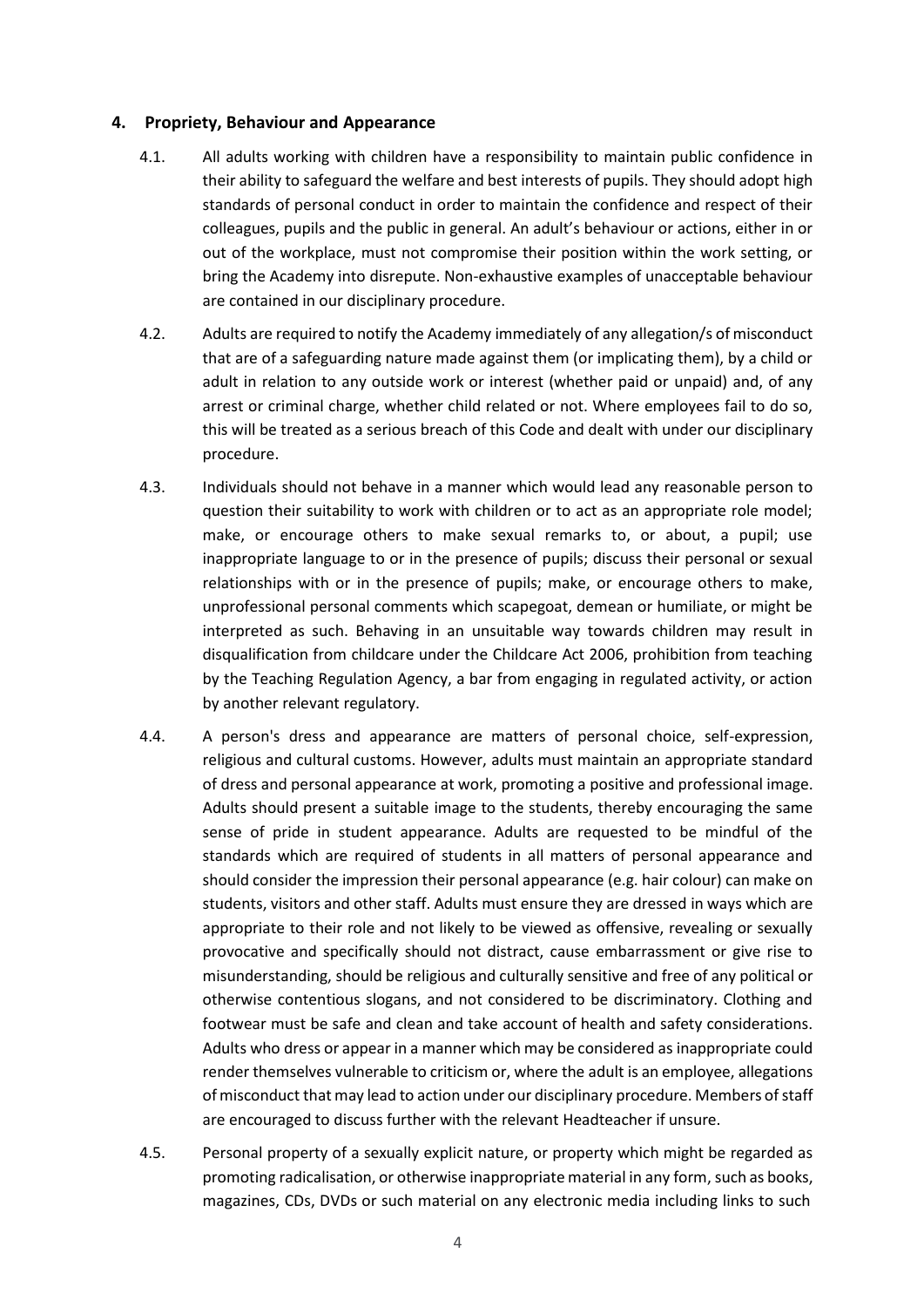material, must not be brought onto, or stored on any Academy premises, or on any Academy equipment.

# **5. Sexual Contact with Children and Young People and Abuse of Trust**

- 5.1. A relationship between an adult and a child or young person is not a relationship between equals; the adult has a position of power or influence. There is potential for exploitation and harm of children or vulnerable young people and all adults have a responsibility to ensure that an unequal balance of power is not used for personal advantage or gratification. Adults must not use their status or position to form or promote relationships with children (whether current pupils or not), that are of a sexual nature, or which may become so. Adults should maintain appropriate professional boundaries and avoid behaviour which might be misinterpreted by others. They should report any incident with this potential.
- 5.2. Any sexual behaviour or activity, whether homosexual or heterosexual, by an adult with or towards a child/pupil or young person is illegal. Children and young people are protected by the same laws as adults in relation to non-consensual sexual behaviour. They are additionally protected by specific legal provisions regardless of whether there is consent or not. Where a person aged 18 or over is in a specified position of trust with a child or young person under 18 years, the Sexual Offences Act 2003 makes it an offence for that person to engage in sexual activity with or in the presence of that child or to cause or incite that child to engage in or watch sexual activity.
- 5.3. Sexual behaviour includes non-contact activities, such as causing a child or young person to engage in or watch sexual activity or the production of indecent images of children. 'Working Together to Safeguard Children', Appendix A defines sexual abuse as "…forcing or enticing a child or young person to take part in sexual activities, not necessarily involving a high level of violence, whether or not the child is aware of what is happening…"
- 5.4. Adults must not have sexual relationships with pupils or have any form of communication with a child, which could be interpreted as sexually suggestive or provocative i.e. verbal comments, letters, notes, texts, electronic mail, phone calls, social networking contact or physical contact. The adult should not make sexual remarks to, or about, a child or discuss their own sexual relationships with or in the presence of pupils. Adults should take care that their language or conduct does not give rise to comment or speculations. Attitudes, demeanour and language all require care and thought.
- 5.5. There are occasions when adults embark on a course of behaviour known as 'grooming' where the sole purpose is to gain the trust of a child or young person, and manipulate that relationship so that sexual abuse can take place. Adults should be aware that conferring special attention without good reason or favouring a pupil has the potential to be construed as being part of a 'grooming' process, which is a criminal offence.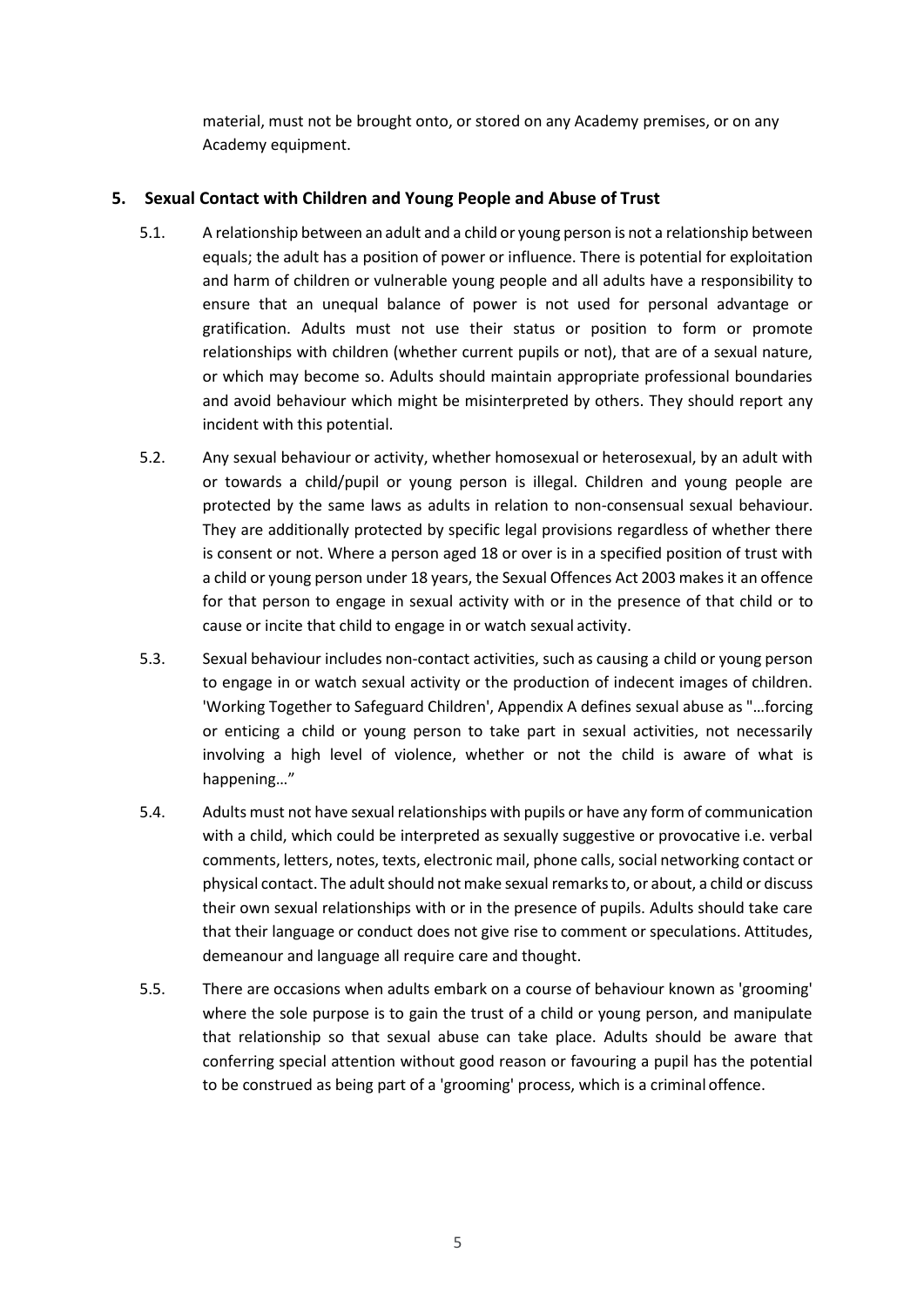# **6. Infatuations and Crushes**

- 6.1. A child or young person may develop an infatuation with an adult who works with them. An adult, who becomes aware (may receive a report, overhear something, or otherwise notice any sign no matter how small or seemingly insignificant) that a pupil has become or may be becoming infatuated with them or a colleague, must report this without delay to the relevant Headteacher, or the most senior manager so that appropriate actioncan be taken to avoid any hurt, distress or embarrassment. The situation will be taken seriously and the adult should be careful to ensure that no encouragement of any kind is given to the pupil. It should also be recognised that careless and insensitive reactions may provoke false accusations.
- 6.2. Examples of situations which must be reported are given below:
	- Where an adult is concerned that they might be developing a relationship with a pupil which could have the potential to represent an abuse of trust.
	- Where an adult is concerned that a pupil is becoming attracted to them or that there is a developing attachment or dependency.
	- Where an adult is concerned that actions or words have been misunderstood or misconstrued by a pupil such that an abuse of trust might be wrongly suspected by others.
	- Where an adult is concerned about the apparent development of a relationship by another adult, or receives information about such a relationship.

# **7. Gifts, Rewards, Favouritism and Exclusion**

- 7.1. It is against the law for public servants to take bribes. Adults need to take care that they do not accept any gift that might be construed by others as a bribe, or lead the giver to expect preferential treatment. There are occasions when pupils or parents/carers wish to pass small tokens of appreciation to adults e.g. at Christmas or as a thank-you and this is acceptable. However, it is unacceptable to receive gifts on a regular basis or of any significant value.
- 7.2. Personal gifts must not be given to pupils or their families/carers. This could be misinterpreted as a gesture either to bribe or groom. It might be perceived that a 'favour' of some kind is expected in return. Any reward given to a pupil should be consistent with the school's behaviour or rewards policy, recorded, and not based on favouritism.
- 7.3. Care should be taken when selecting children for specific activities, jobs, privileges and when pupils are excluded from an activity in order to avoid perceptions of favouritism or injustice. Methods of selection and exclusion should be subject to clear, fair and agreed criteria.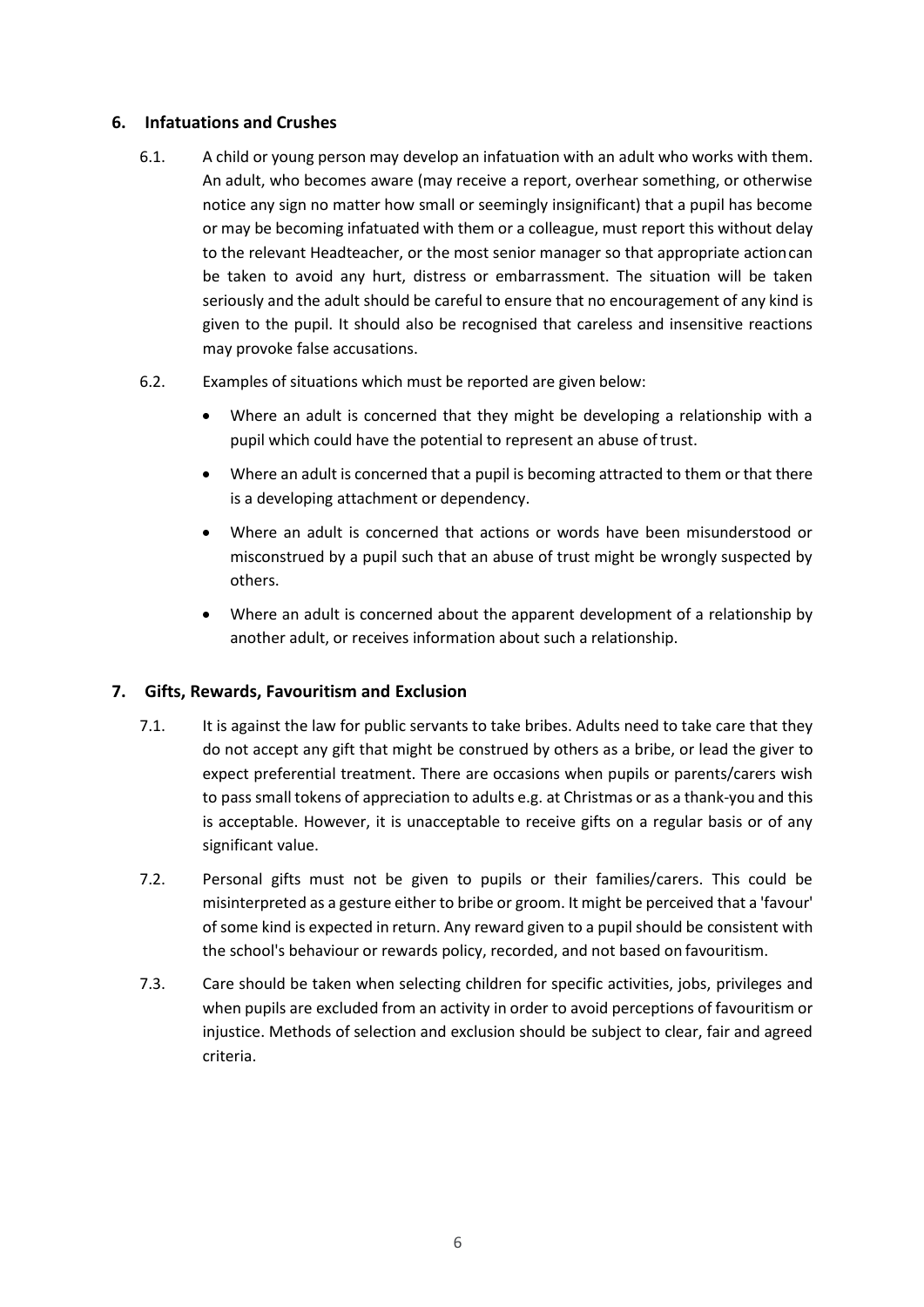#### **8. Social Contact and Social Networking**

- 8.1. Communication between pupils and adults, by whatever method, should take place within clear and explicit professional boundaries. This includes the wider use of technology such as mobile phones, tablets, text messages, emails, instant messages, websites, social media such as Facebook, Twitter, Instagram, chat-rooms, forums, blogs, apps such as WhatsApp, gaming sites, digital cameras, videos, web-cams and other hand held devices. Adults should not share any personal information with pupils and they should not request, or respond to, any personal information from the child/young person, other than that which might be appropriate as part of their professional role. They should ensure that all communications are transparent and avoid any communication that could be interpreted as 'grooming behaviour'.
- 8.2. Adults must not give their personal contact details such as home/mobile phone number; home or personal e-mail address or social networking details to pupils unless the need to do so is agreed in writing with senior management. If, for example, a pupil attempts to locate an adult's personal contact details and attempts to contact or correspond with them, the adult should not respond and must report the matter to their manager.
- 8.3. It is recommended that adults ensure that all possible privacy settings are activated to prevent pupils from making contact on personal profiles and to prevent pupils from accessing photo albums or other personal information which may appear on social networking sites.
- 8.4. Adults are personally responsible for what they communicate in social media and must bear in mind that what is published might be read by the Trust community, pupils, parents and carers, the general public, future employees and friends and family for a long time. Adults must ensure that their on-line profiles are consistent with the professional image expected by us and must not post material which damages the reputation of the SCITT/schools or which causes concern about their suitability to work with children and young people. Those who post material which may be considered as inappropriate could render themselves vulnerable to criticism or, in the case of an employee/trainee, allegations of misconduct which may be dealt with under the disciplinary procedure. Even where it is made clear that the writer's views on such topics do not represent those of the Academy, such comments are inappropriate.
- 8.5. Employees must not have any pupils or any ex-pupils as friends on their social networking sites. Adults are advised not to have any online friendships with any young people under the age of 18, unless they are family members or close family friends. Adults are advised not to have online friendships with parents or carers of pupils. Where such online friendships exist, adults must ensure that appropriate professional boundaries are maintained.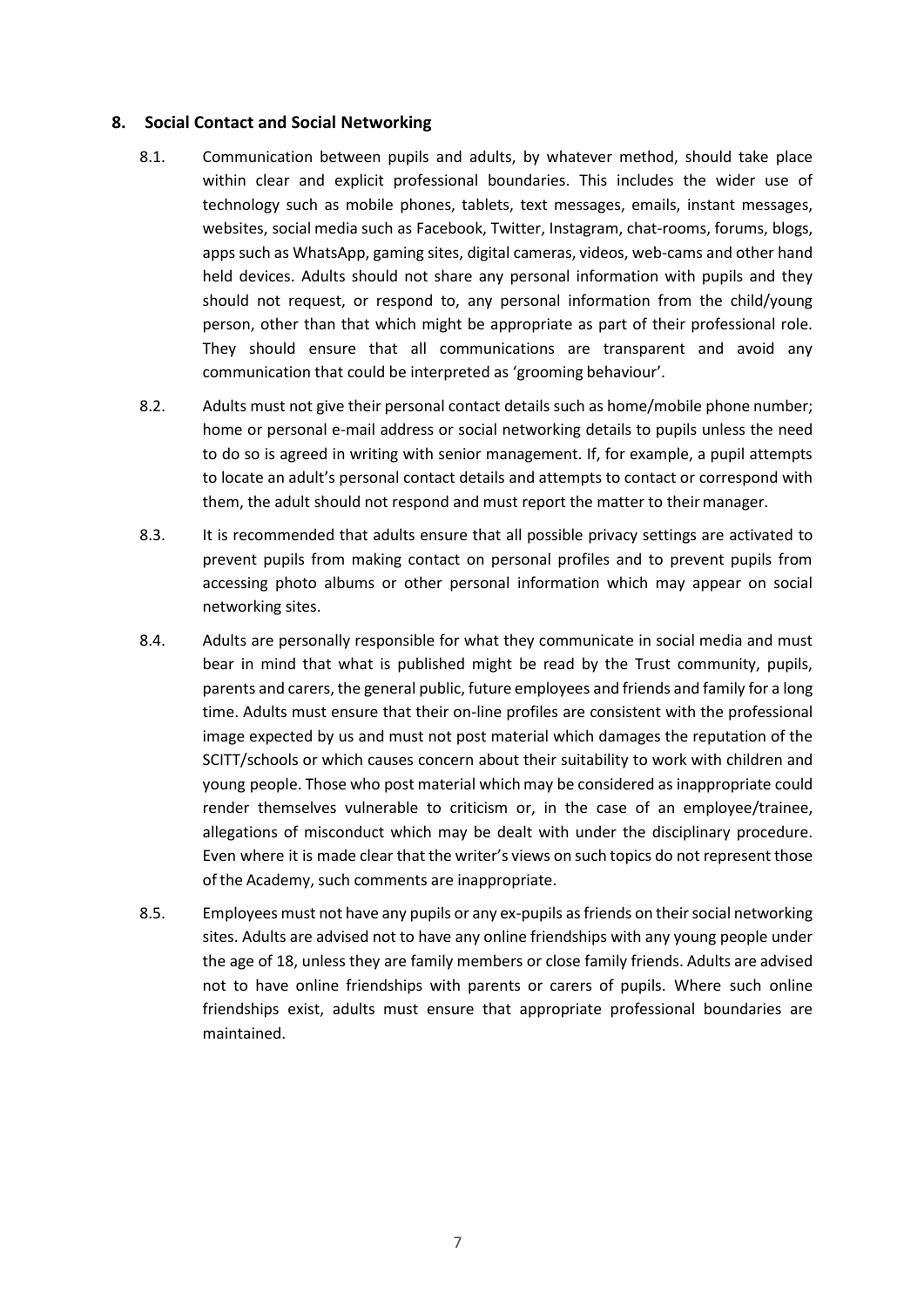- 8.6. It is acknowledged that adults may have genuine friendships and social contact with parents or carers of pupils, independent of the professional relationship. Adults should, however, inform senior management of any relationship with a parent/carer where this extends beyond the usual parent/carer/professional relationship; advise senior management of any regular social contact they have with a pupil or parent/carer, which could give rise to concern; inform senior management of any requests or arrangements where parents/carers wish to use their services outside of the workplace e.g. babysitting, tutoring; and adults should always approve any planned social contact with pupils or parents/carers with senior colleagues, for example when it is part of a reward scheme. If a parent/carer seeks to establish social contact, or if this occurs coincidentally, the adult should exercise their professional judgment and should ensure that all communications are transparent and open to scrutiny.
- 8.7. Some employees may, as part of their professional role, be required to support aparent or carer. If that person comes to depend upon the employee or seeks support outside of their professional role this should be discussed with senior management and where necessary referrals made to the appropriate support agency.

# **9. Physical Contact, Personal Privacy and Personal Care**

- 9.1. There are occasions when it is entirely appropriate and proper for employees to have physical contact with pupils, but it is crucial that they only do so in ways appropriate to their professional role and in relation to the pupil's individual needs and any agreed care plan. When physical contact is made with pupilsthisshould be in response to their needs at the time, of limited duration and appropriate given their age, stage of development, gender, ethnicity, culture and background. Employees must use their professional judgement at all times. It is not possible to be specific about the appropriateness of each physical contact, since an action that is appropriate with one pupil in one set of circumstances may be inappropriate in another, or with a different pupil.
- 9.2. Physical contact should never be secretive or casual, or for the gratification of the adult, or represent a misuse of authority. Adults should never touch a pupil in a way which may be considered indecent. If an adult believes that an action could be misinterpreted, the incident and circumstances should be reported as soon as possible to their line manager. This should also be recorded in the appropriate school's incident book and, if appropriate, a copy should be placed on the pupil's file.
- 9.3. Physical contact, which occurs regularly with a pupil or pupils, is likely to raise questions unless the justification for this is part of a formally agreed plan (for example in relation to pupils with SEN or physical disabilities). Any such contact should be the subject of an agreed and open school policy and subject to review. Where feasible, staff should seek the pupil's permission before initiating contact. Adults should listen, observe and take note of the pupil's reaction or feelings and – so far as is possible - use a level of contact which is acceptable to the pupil for the minimum time necessary.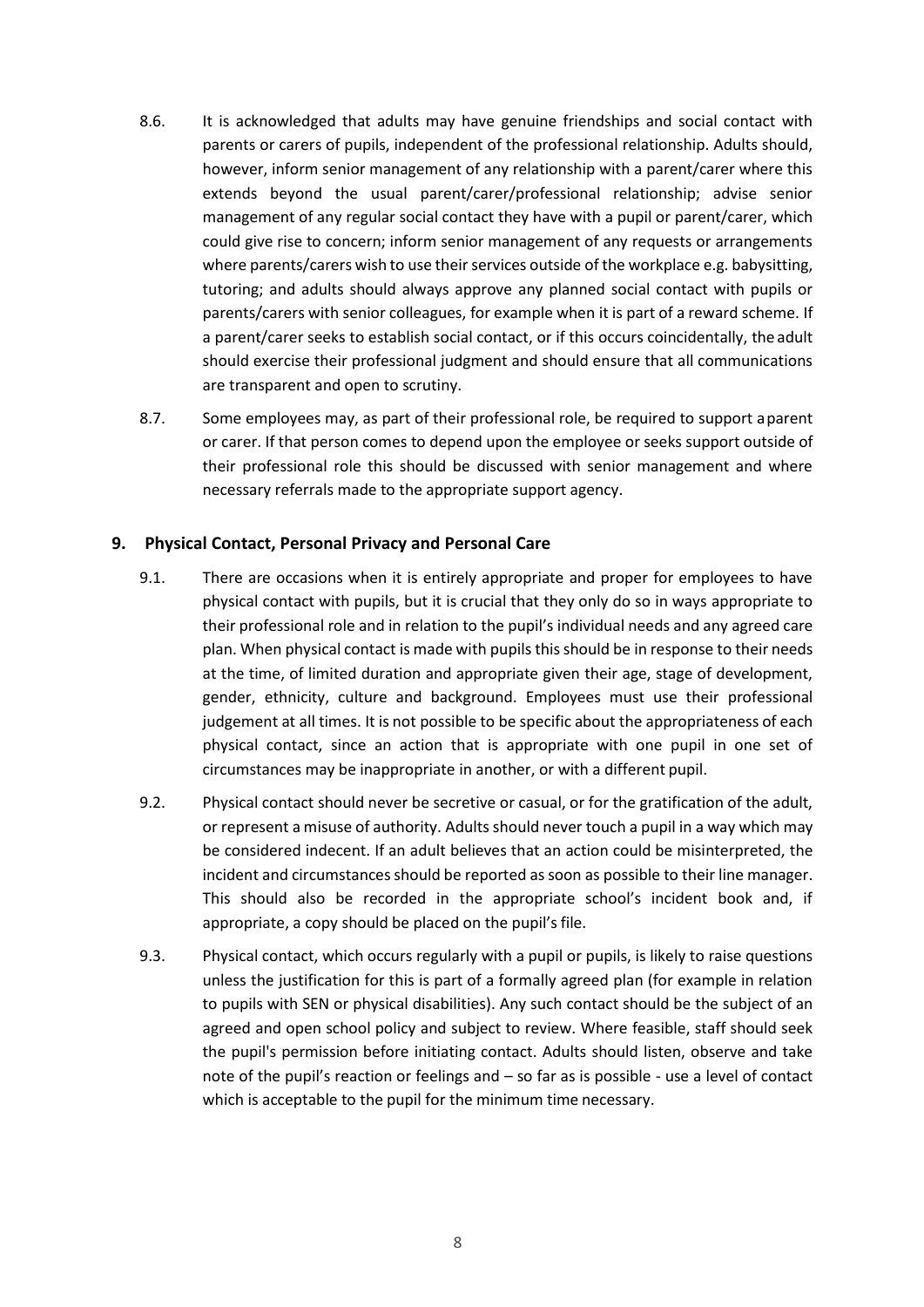- 9.4. There may be occasions when a distressed pupil needs comfort and reassurance. This may include age-appropriate physical contact. Adults should remain self-aware at all times in order that their contact is not threatening, intrusive or subject to misinterpretation. Adults should always tell a colleague when and how they offered comfort to a distressed pupil.
- 9.5. Where an adult has a particular concern about the need to provide this type of care and reassurance they should seek further advice from a senior manager.
- 9.6. Some trainees/employees, for example, those who teach PE and games, or who provide music tuition will on occasions have to initiate physical contact with pupils in order to support a pupil so they can perform a task safely, to demonstrate the use of a particular pieceof equipment/instrument or assist them with an exercise. This should be done with the pupil's agreement. Contact under these circumstances should be for the minimum time necessary to complete the activity and take place in a safe and open environment. Adults should remain sensitive to any discomfort expressed verbally or non-verbally by the pupil.
- 9.7. All parties should clearly understand from the outset what physical contact is necessary and appropriate in undertaking specific activities. Keeping parents/carers informed of the extent and nature of any physical contact may also prevent allegations of misconduct arising. Any incidents of physical contact that cause concern or fall outside of these protocols and guidance should be reported to the senior manager and parent/carer.
- 9.8. Pupils are entitled to respect and privacy when changing clothes or taking a shower. However, there needs to be an appropriate level of supervision in order to safeguard pupils, satisfy health and safety considerations and ensure that bullying or teasing does not occur. This supervision should be appropriate to the needs and age of the pupils concerned and sensitive to the potential for embarrassment. Adults who are required as part of their role to attend changing rooms should announce their intention of entering any pupil changing rooms and only remain in the room where the pupil/s needs require this.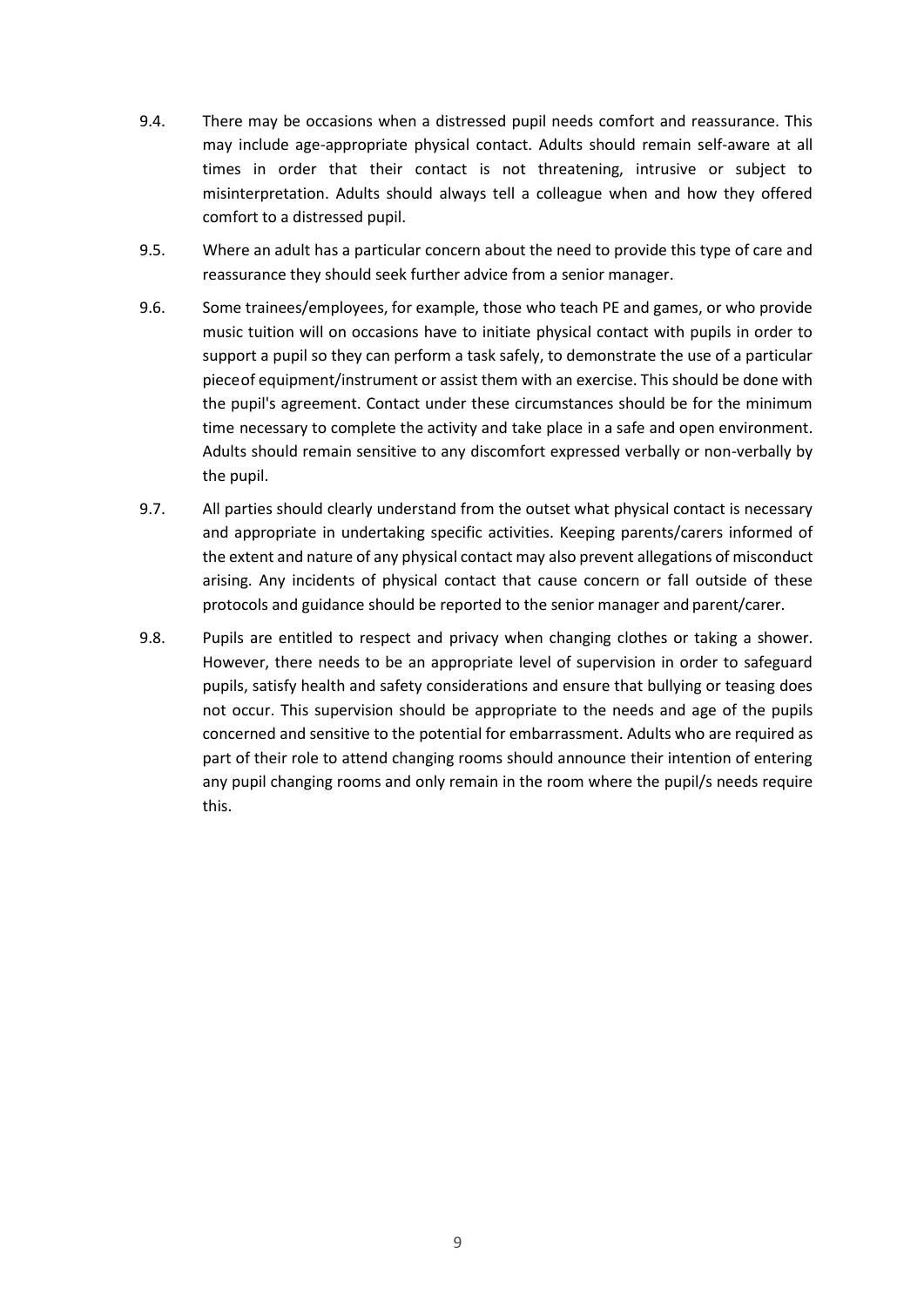#### **10. Behaviour Management and Physical Intervention**

- 10.1. All pupils have a right to be treated with respect and dignity. Adults must not use any form of degrading treatment to punish a pupil. The use of sarcasm, demeaning or insensitive comments towards pupils is not acceptable in any situation. Deliberately intimidating pupils by shouting aggressively, hectoring or overbearing physical presence is not acceptable in any situation. Any sanctions or rewards used should be part of the relevant school's Behaviour Policy.
- 10.2. Physical intervention can only be justified in exceptional circumstances. Non-statutory guidance is available from the Department of Education website, see 'Use of reasonable force - advice for Head Teachers, Staff and Governing Bodies'. Adults may legitimately intervene to prevent a pupil from committing a criminal offence, injuring themselves or others, causing damage to property, engaging in behaviour prejudicial to good order and to maintain good order and discipline. Adults should have regard to the health and safety of themselves and others. It is always unlawful to use force as a punishment. The use of unwarranted physical force is likely to constitute a criminal offence.
- 10.3. Where a pupil has specific needs in respect of particularly challenging behaviour, a positive handling plan, including a risk assessment, should be put inplace and agreed by all parties. Where it is judged that a pupil's behaviour presents a serious risk to themselves or others, a robust risk assessment that is regularly reviewed and a physical intervention plan, where relevant, must be put in place. All incidents and subsequent actions should be recorded and reported to a manager and the pupil's parents/carers. Where it can be anticipated that physical intervention is likely to be required, a plan should be put in place that the pupil and parents/carers are aware of and have agreed to. Parental consent does not permit the use of unlawful physical intervention or deprive a pupil of their liberty.

# **11. First Aid and Medication**

- 11.1. The Academy's schools have separate policies on supporting pupils with a medical condition. Employees should have regard to the statutory guidance 'Supporting pupils at school with medical conditions' DfE, December 2015, which includes advice on managing medicines. Allsettings must have an adequate number of qualified first aiders/appointed persons. Employees must have had the appropriate training and achieved the necessary level of competency before administering first aid or medication, or taking on responsibility to support pupils with medical conditions. If an adult is concerned or uncertain about the amount or type of medication being given to a pupil this should be discussed with the Designated Safeguarding Lead.
- 11.2. Adults taking medication that may affect their ability to care for children should seek medical advice regarding their suitability to do so and should not work with pupils whilst taking medication unless medical advice confirms that they are able to do so. Adult medication on the premises must be securely stored out of the reach of children.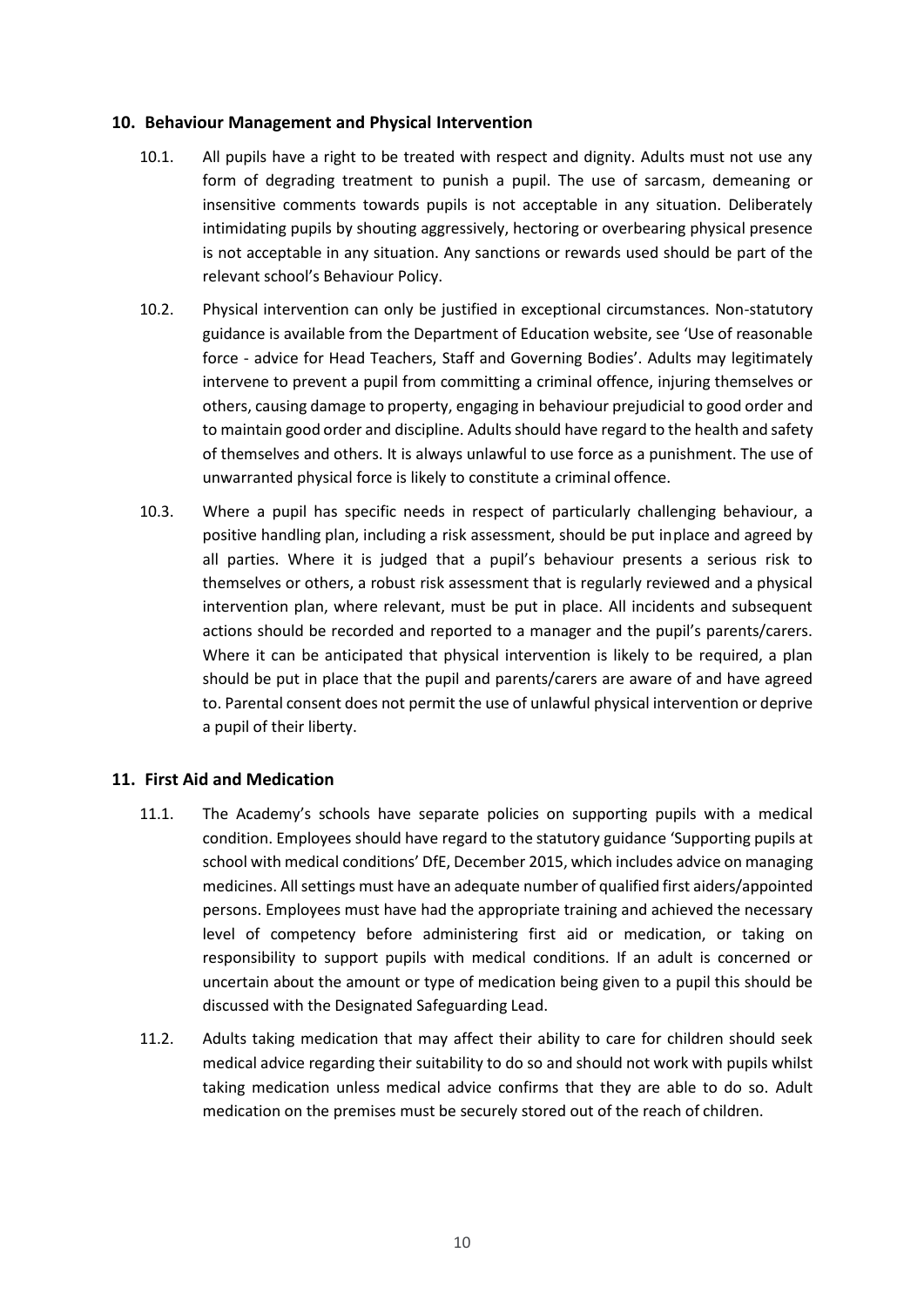#### **12. One to One Situations and Meetings with Pupils**

- 12.1. One to one situations have the potential to make children/young persons more vulnerable to harm by those who seek to exploit their position of trust. Adults working in one to one settings with pupils may also be more vulnerable to unjust or unfounded allegations being made against them. Adults must recognise this possibility and plan and conduct such meetings accordingly. Every attempt should be made to ensure that the safety and security needs of both adults and pupils are met. Managers should undertake a risk assessment in relation to the specific nature and implications of one to one work for each adult and pupil, which should be reviewed regularly. Where such a meeting is demonstrably unavoidable it is advisable to avoid remote or secluded areas and to ensure that the door of the room is left open and/or visual/auditory contact with others is maintained. Any arrangements should be reviewed on a regular basis.
- 12.2. Pre-arranged meetings with pupils away from the premises are not permitted unless written approval is obtained from their parent/carer and the relevant school Headteacher, or other senior colleague with delegated authority. These must take place only if another member of staff is present.
- 12.3. Meetings with pupils on school sites, when the school is not in session, are not permitted unless pre-arranged approval is obtained from their parent/carer and the relevant Headteacher, or other senior colleague with delegated authority.
- 12.4. No pupil should be in or invited into, the home of an adult who works with them, unless they are family members or close family friends, in which case adults are advised to notify their line manager. Pupils must not be asked to assist adults with jobs or tasks at, or in, their private accommodation, or for their personal benefit.
- 12.5. There are occasions during exam periods when timetables clash and arrangements needs to be made to preserve the integrity of the of the examination process and in these circumstances exam boards may allow candidates to take an exam the following morning, including Saturdays. The examination board requires the centre to determine a method of supervision on journeys to and from the centre and overnight, which ensures the candidate's wellbeing. This supervision may be undertaken by a parent/carer or, employees may be asked to volunteer to supervise pupils, which may with prior approval be in their own home, and only if another staff member is present.
- 12.6. Other than in an emergency, an adult must not enter a pupil's home if the parent/carer is absent. Always make detailed records, including times of arrival and departure, and ensure any behaviour or situation that gives rise to concern is discussed with the relevant school Headteacher or senior colleague with delegated authority. A risk assessment should be undertaken and appropriate risk management measures put in place prior to any planned home visit taking place. In the unlikely event that little or no information is available, home visits should not be made alone.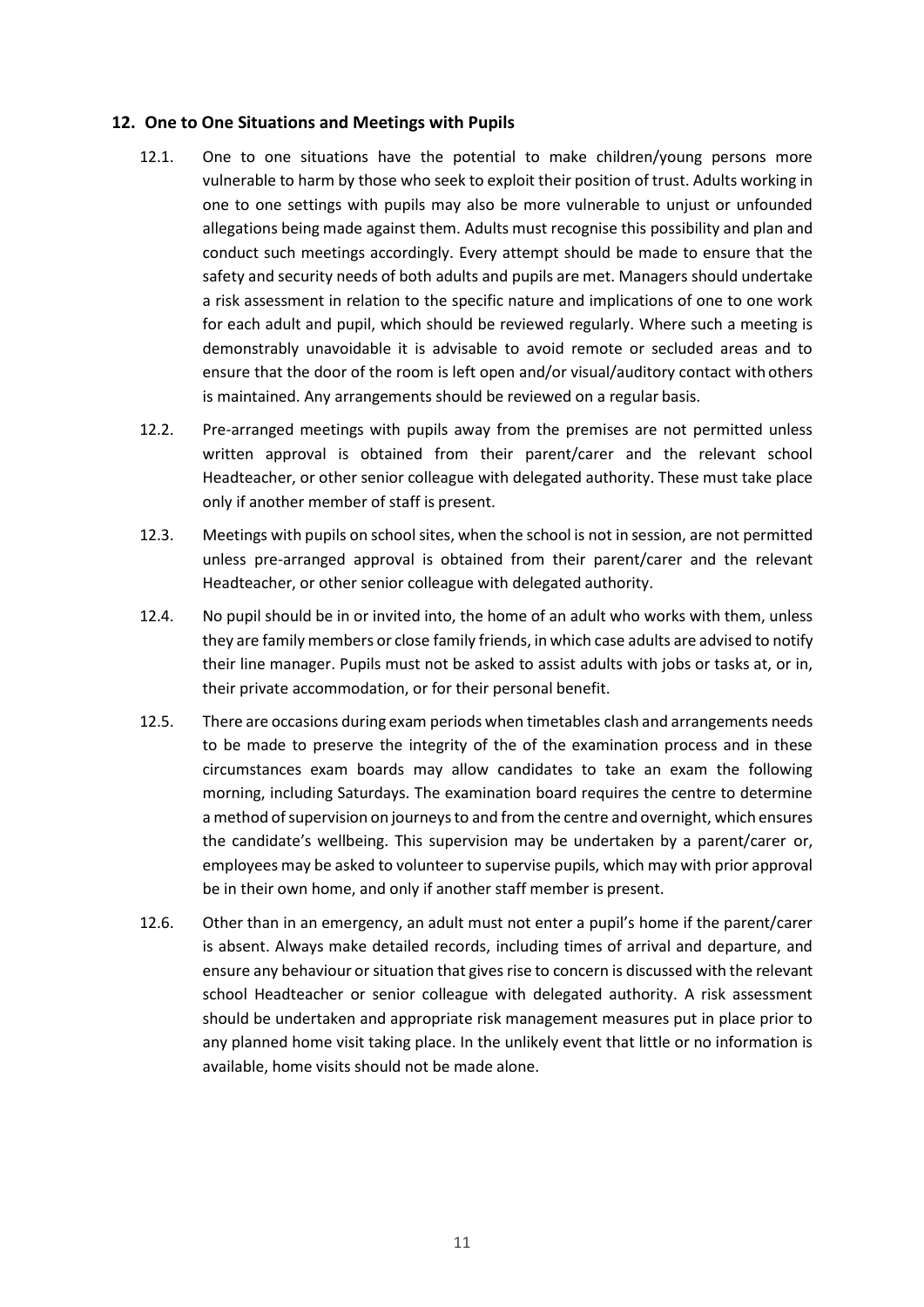# **13. Transporting Pupils**

- 13.1. In certain situations e.g. out of school activities, adults may agree to transport pupils. **Trainees MUST NOT transport students**. Transport arrangements should be made in advance by a designated employee who will be responsible for planning and overseeing all transport arrangements and respond to any concerns that may arise. Wherever possible and practicable transport should be provided other than in private vehicles, with at least one adult additional to the driver acting as an escort.
- 13.2. Adults should ensure that their behaviour is safe and that the transport arrangements and the vehicle meet all legal requirements. They must ensure that the vehicle is roadworthy and appropriately insured and that the maximum capacity is not exceeded. It is a legal requirement that all passengers wear seatbelts and the driver should ensure that they do so. The driver should be aware of the current legislation concerning the use of car seats for younger children where applicable. It is illegal to drive using hand-held phones or similar devices and the driver must ensure that they adhere to all driving regulations.
- 13.3. It is inappropriate for adults to offer lifts to a pupil, unless the need has been agreed with a manager and, if this falls outside their normal working duties, has been agreed with parents/carers.
- 13.4. In the rare and exceptional circumstances when it is necessary for pupils to be transported using private vehicles, Sacred Heart Partnership may fund the additional insurance cost for this specific business use only. Employees should agree this with the relevant Headteacher before making arrangements.
- 13.5. There may be occasions where a pupil requires transport in an emergency situation or where not to give a lift may place a pupil at risk. Such circumstances must always be recorded, permission must be obtained from a senior manager and reported to parents/carers.

# **14. Educational Visits and School Clubs**

14.1. Adults should take particular care when supervising pupils in the less formal atmosphere of an educational visit, particularly in a residential setting, or after-school activity. Adults remain in a position of trust and the same standards of conduct apply. Please referto the relevant school's policy on educational visits and the Health and Safety policy, these policies are available on the relevant school's website.

# **15. Curriculum**

- 15.1. Some areas of the curriculum can include or raise subject matter which is sexually explicit, of a political, cultural, religious or an otherwise sensitive nature. Care should be taken to ensure that resource materials cannot be misinterpreted and clearly relate to the learning outcomes identified by the lesson plan. This plan should highlight particular areas of risk and sensitivity.
- 15.2. The curriculum can sometimes include or lead to unplanned discussion about subject matter of a sexually explicit, political, cultural, religious or otherwise sensitive nature. Responding to pupils' questions can require careful judgement and adults must take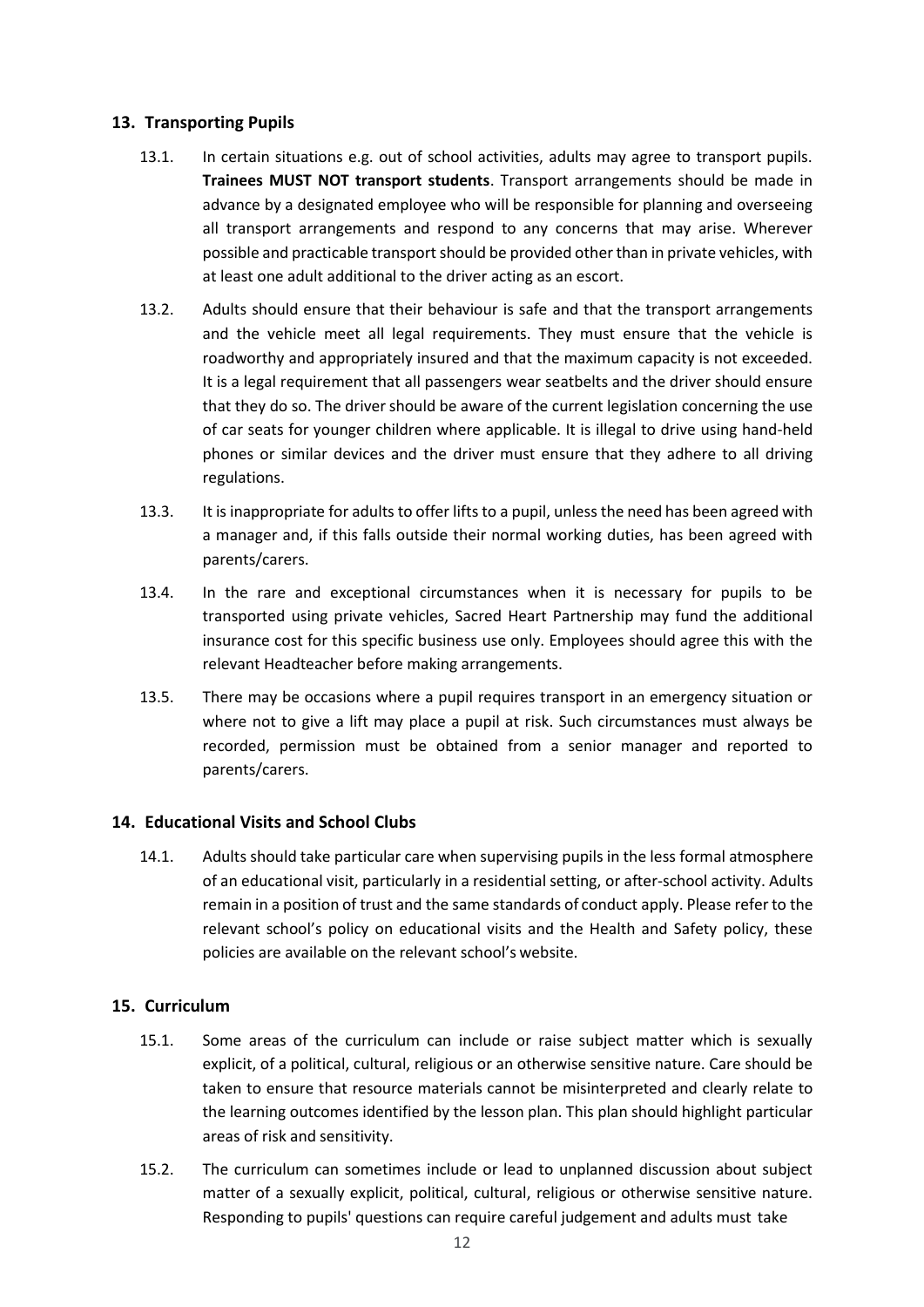guidance in these circumstances from the Designated Safeguarding Lead. Adults must not enter into or encourage inappropriate discussion about sexual, political or religious activity or behaviour or, discussions which may offend or harm others. Adults should take care to protect children from the risk of radicalisation and should act in accordance with advice given under Part 1 of Keeping Children Safe in Education DfE (a copy of which can be requested from the relevant school Designated Safeguarding Lead) and accordingly must not express any prejudicial views or, attempt to influence or impose their personal values, attitudes or beliefs on pupils.

15.3. Please refer to the relevant school's policy on sex and relationships education (SRE) and, the policy on spiritual, moral, social and cultural development (SMSC). These policies are available on the relevant school's website.

#### **16. Photography, Videos and other Creative Arts**

- 16.1. Please refer to the relevant school's guidance on e-safety, the use of images and the consent forms therein. Adults should have regard to the ICO CCTV code of practice and their guidance 'Taking Photographs in Schools'.
- 16.2. Many educational activities involve the taking or recording of images. This may be undertaken as part of the curriculum, extra school activities, for displays, publicity, to celebrate achievement or, to provide evidence of the activity. An image of a child is personal data and it is, therefore, a requirement under Data Protection Legislation that explicit consent is obtained from the parent/carer of a child before any images are made such as those used for school web sites, notice boards, productions or other purposes, unless an alternative legal justification for processing this data is applicable.
- 16.3. Adults need to be aware of the potential for such images to be taken and/or misused to create indecent images of children and/or for 'grooming' purposes. Careful consideration should be given as to how these activities are organised and undertaken. There should be an agreement as to whether the images will be destroyed or retained for further use, where these will be stored and who will have access to them.
- 16.4. Adults should remain sensitive to any pupil who appears uncomfortable and should recognise the potential for misinterpretation. It is also important to take into account the wishes of the child, remembering that some children do not wish to have their photograph taken.
- 16.5. Adults should only use equipment provided or authorised by the relevant school to make/take images and should not use personal equipment, mobile telephones or any other similar devices to make/take images.
- 16.6. The following guidance should be followed:
	- if a photograph is used, avoid naming the pupil
	- if the pupil is named, avoid using the photograph
	- photographs/images must be securely stored and used only by those authorised to do so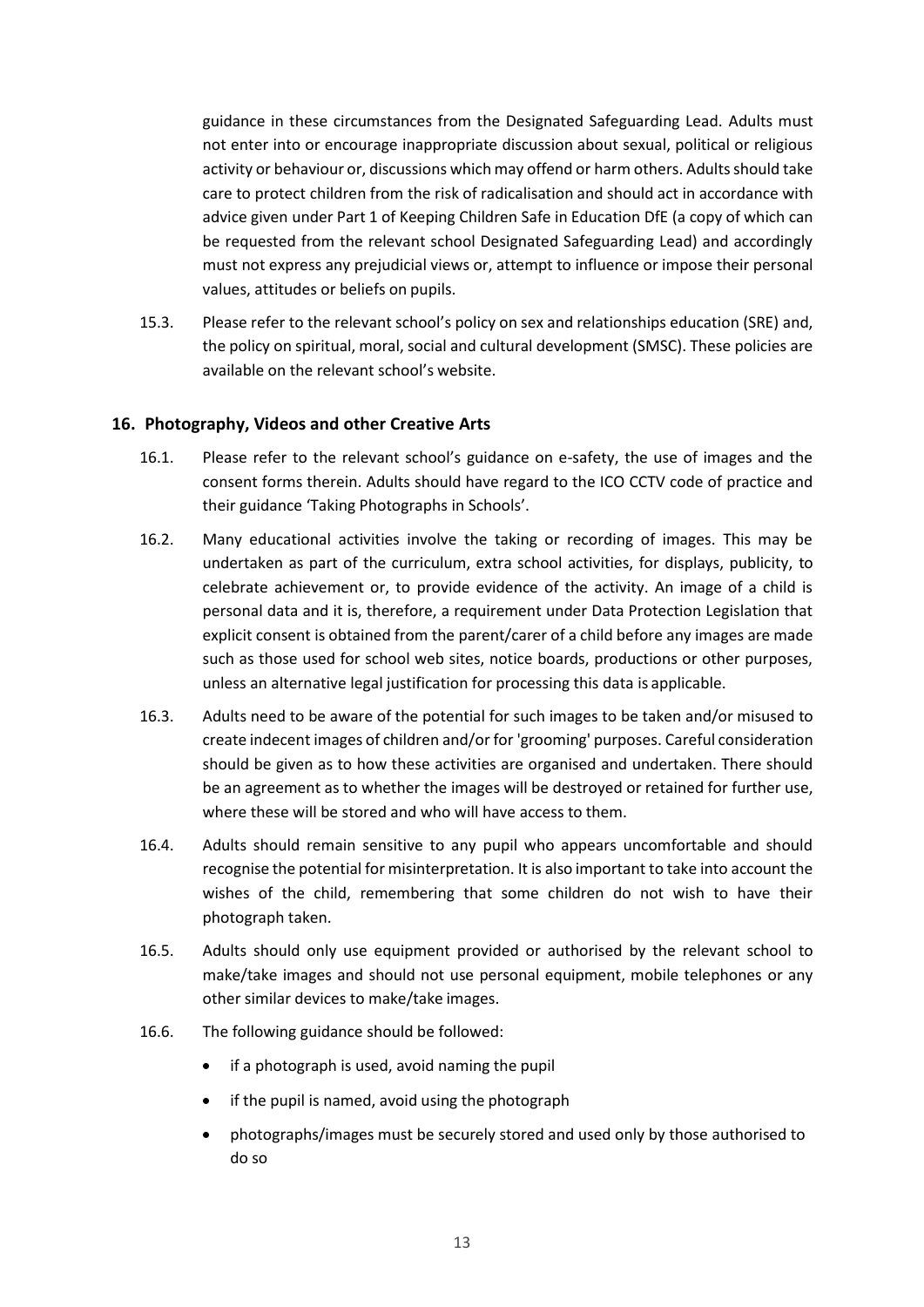- be clear about the purpose of the activity and about what will happen to the photographs/images when the lesson/activity is concluded
- only retain images when there is a clear and agreed purpose for doing so
- ensure that a senior member of staff is aware that the photography/image equipment is being used and for what purpose
- ensure that all photographs/images are available for scrutiny in order to screen for acceptability
- be able to justify the photographs/images made
- do not take images of pupils for personal use
- only take images where the pupil consents to this
- do not take photographs in one to one situations
- do not display or distribute photographs/images of pupils unless there is consent to do so from the parent/carer
- only publish images of pupils where they and their parent/carer have given explicit written consent to do so
- do not take images of pupils in a state of undress or semi-undress
- do not take images of pupils which could be considered as indecent orsexual.

# **17. Unacceptable Use of ICT Facilities and Monitoring**

- 17.1. This section should be read in conjunction with relevant school policies, such as the relevant school's'Acceptable Use of ICT' policy which is available on the school's website. Posting, creating, accessing, transmitting, downloading, uploading or storing any of the following material (unless it is part of an authorised investigation) is likely to amount to gross misconduct and result (where the adult is employed) in summary dismissal (this list is not exhaustive):
	- a) pseudo-images of children (child abuse images), pornographic or sexually suggestive material or images of children or adults which may be construed as such in the circumstances (that is, writing, texting, pictures, films and video clips of a sexually explicit or arousing nature),
	- b) any other type of offensive, obscene or discriminatory material, criminal material or material which is liable to cause distress or embarrassment to the Academy or others.
- 17.2. If indecent images of children are discovered at the premises or on academy or school equipment/devices, an immediate referral should be made to the relevant school's designated Safeguarding Lead and Headteacher (unless they are implicated) and the external Designated Officer (DO) and, if relevant, the police contacted. The images/equipment should be secured, should not be used by others and should be isolated from the network. There should be no attempt to view, tamper with or delete the images as this could jeopardise any necessary criminal investigation. If the images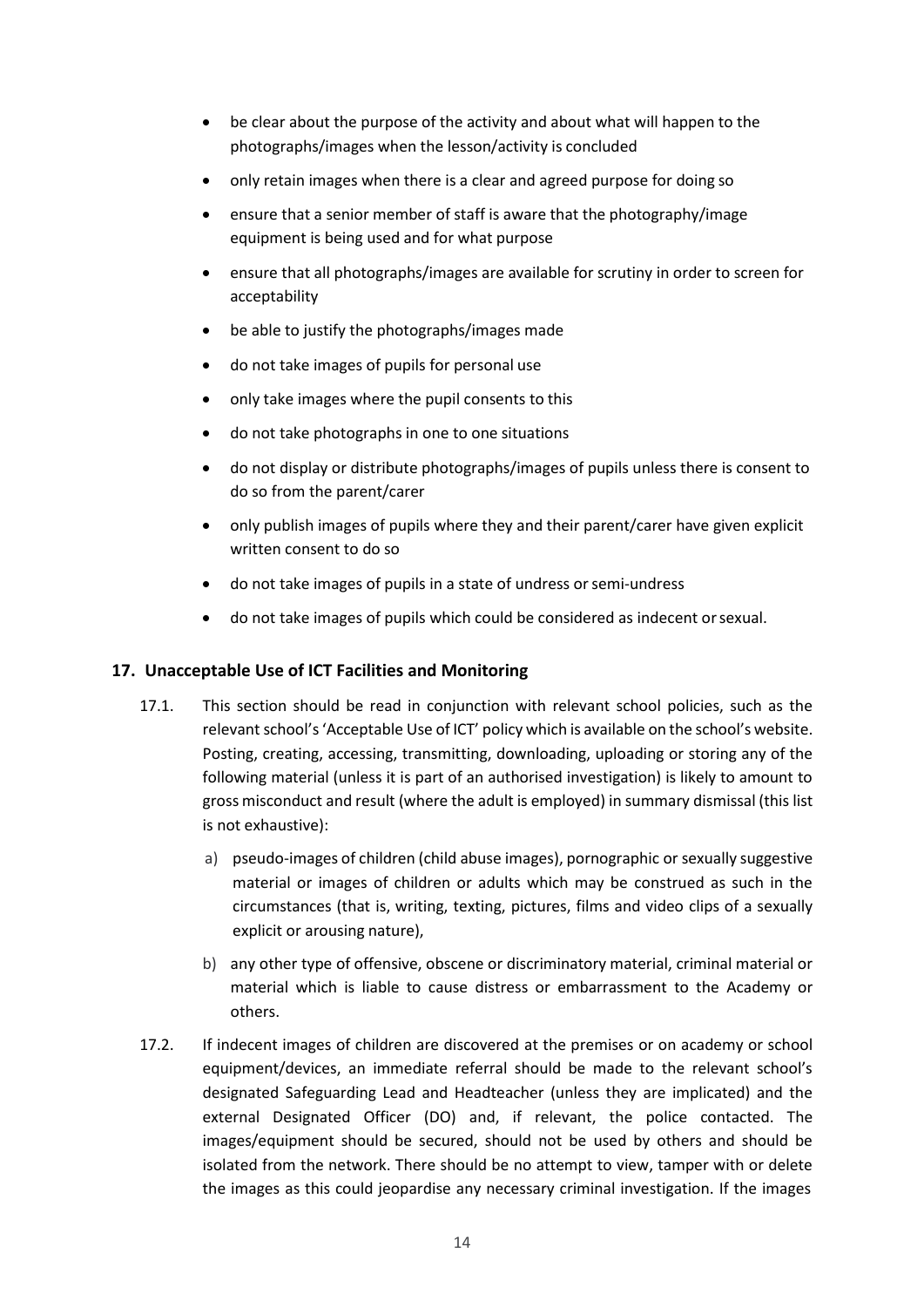are of children are known to the school or academy, a referral should also be made to children's social care in accordance with local arrangements.

- 17.3. The contents of the Academy's ICT resources and communications systems are Academy property. Therefore, adults should have no expectation of privacy in any message, files, data, document, facsimile, telephone conversation, social media post, conversation or message, or any other kind of information or communications transmitted to, received or printed from, or stored or recorded on our electronic information and communications systems.
- 17.4. We reserve the right to monitor, intercept and review, without prior notification or authorisation from adults. Usage of our IT resources and communications systems, including but not limited to telephone, e-mail, messaging, voicemail, CCTV, internet and social media postings and activities is monitored to ensure that our rules are being complied with and for the following purposes:
	- a) to monitor whether the use of the e-mail system or the internet is legitimate and in accordance with this Code;
	- b) to assist in the investigation of alleged wrongful acts; or
	- c) to comply with any legal obligation.
- 17.5. Personal data will be stored in accordance with the Academy's Privacy Notices and in line with data protection regulations including the General Data Protection Regulation, 2018. We may store copies of data or communications for a period of time after they are created, and may delete such copies from time to time without notice. If necessary information may be handed to the police in connection with a criminal investigation.
- 17.6. Some Academy properties are monitored by CCTV systems, 24 hours a day. This data is recorded and may be used as evidence of any alleged wrong doing.
- 17.7. Cyber-bullying can be experienced by adults as well as pupils. Adults should notify their Line Manager if they are subject to cyber-bullying. The Academy will endeavour to protect adults and stop any inappropriate conduct.

# **18. Reporting Concerns and Recording Incidents**

- 18.1. All adults must report concerns and incidents inaccordance with the guidance set out in Keeping Children Safe in Education DfE. In the event of an allegation being made, or incident being witnessed, the relevant information should be immediately recorded and reported to the relevant Headteacher, Senior Manager or Designated Safeguarding Lead as appropriate. An employee who fails to bring a matter of concern to the attention of senior management and/or the relevant agencies will be subject to disciplinary action.
- 18.2. In addition to behaviours outlined elsewhere in this Code and the types of abuse and neglect set out in Keeping Children Safe in Education DfE, the following is a nonexhaustive list of some further behaviours which would be a cause for concern:

An adult who:

• Allows a pupil/young person to be treated badly; pretends not to know it is happening